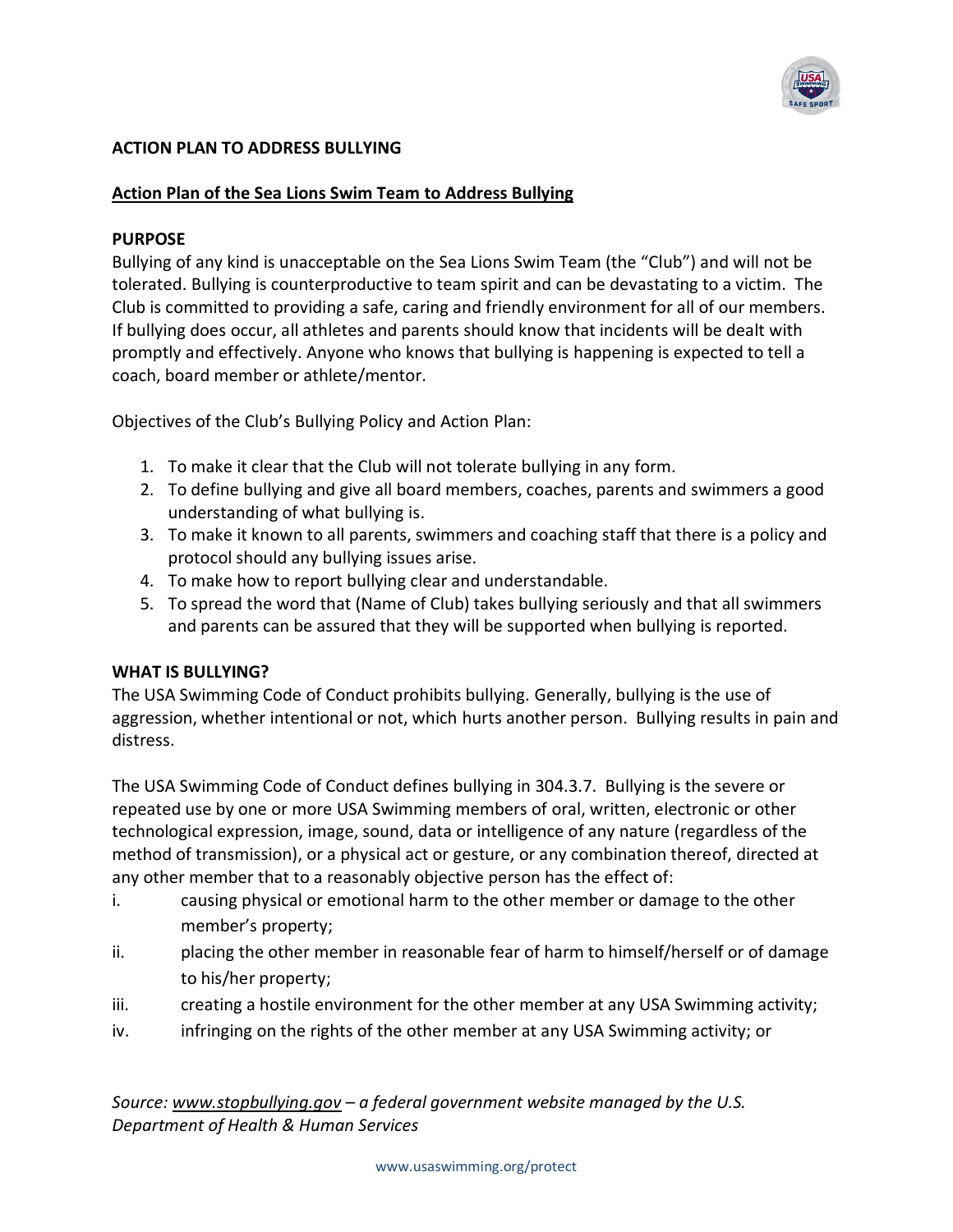

v. materially and substantially disrupting the training process or the orderly operation of any USA Swimming activity (which for the purposes of this section shall include, without limitation, practices, workouts and other events of a member club or LSC).

### **REPORTING PROCEDURE**

An athlete who feels that he or she has been bullied is asked to do one or more of the following things:

- Talk to your parents;
- Talk to a Club Coach, Board Member, or other designated individual;
- Write a letter or email to the Club Coach, Board Member, or other designated individual;
- Make a report to the USA Swimming Safe Sport staff.

There is no express time limit for initiating a complaint under this procedure, but every effort should be made to bring the complaint to the attention of the appropriate club leadership as soon as possible to make sure that memories are fresh and behavior can be accurately recalled and the bullying behavior can be stopped as soon as possible.

### **HOW WE HANDLE BULLYING**

If bullying is occurring during team-related activities, we **STOP BULLYING ON THE SPOT** using the following steps:

- 1. Intervene immediately. It is ok to get another adult to help.
- 2. Separate the kids involved.
- 3. Make sure everyone is safe.
- 4. Meet any immediate medical or mental health needs.
- 5. Stay calm. Reassure the kids involved, including bystanders.
- 6. Model respectful behavior when you intervene.

If bullying is occurring at our club or it is reported to be occurring at our club, we address the bullying by **FINDING OUT WHAT HAPPENED** and **SUPPORTING THE KIDS INVOLVED** using the following approach:

### *FINDING OUT WHAT HAPPENED*

- **1. First, we get the facts.** 
	- a. Keep all the involved children separate.
	- b. Get the story from several sources, both adults and kids.
	- c. Listen without blaming.
	- d. Don't call the act "bullying" while you are trying to understand what happened.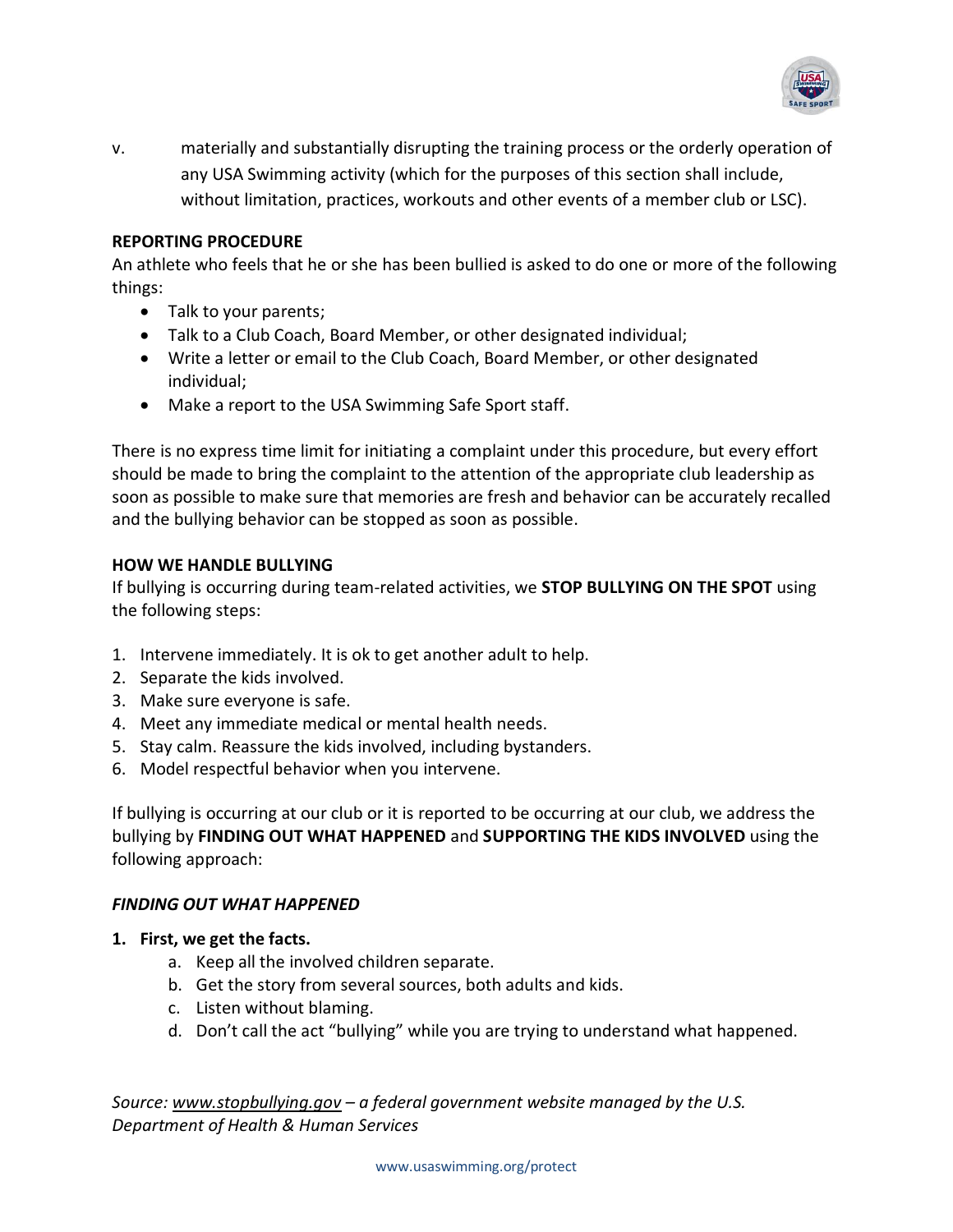

- e. It may be difficult to get the whole story, especially if multiple athletes are involved or the bullying involves [social bullying](http://www.stopbullying.gov/what-is-bullying/definition/index.html#social) or cyber [bullying.](http://www.stopbullying.gov/cyberbullying/index.html) Collect all available information.
- 2. **Then, we determine if it's bullying.** There are [many behaviors that look like bullying](http://www.stopbullying.gov/what-is-bullying/related-topics/index.html) but require different approaches. It is important to determine whether the situation is bullying or something else.
	- a. Review the USA Swimming definition of bullying;
	- b. To determine if the behavior is bullying or something else, consider the following questions:
		- What is the history between the kids involved?
		- Have there been past conflicts?
		- Is there a power imbalance? Remember that a power imbalance is not limited to physical strength. It is sometimes not easily recognized. If the targeted child feels like there is a power imbalance, there probably is.
		- Has this happened before? Is the child worried it will happen again?
	- c. Remember that it may not matter "who started it." Some kids who are bullied may be seen as annoying or provoking, but this does not excuse the bullying behavior.
	- d. Once you have determined if the situation is bullying, support all of the kids involved.

## *SUPPORTING THE KIDS INVOLVED*

### **3. Support the kids who are being bullied**

- a. Listen and focus on the child. Learn what's been going on and show you want to help. Assure the child that bullying is not their fault.
- b. Work together to resolve the situation and protect the bullied child. The child, parents, and fellow team members and coaches may all have valuable input. It may help to:
	- i. Ask the child being bullied what can be done to make him or her feel safe. Remember that changes to routine should be minimized. He or she is not at fault and should not be singled out. For example, consider rearranging lane assignments for everyone. If bigger moves are necessary, such as switching practice groups, the child who is bullied should not be forced to change.
	- ii. Develop a game plan. Maintain open communication between the Club and parents. Discuss the steps that will be taken and how bullying will be addressed going forward.
- c. Be persistent. Bullying may not end overnight. Commit to making it stop and consistently support the bullied child.

# **4. Address bullying behavior**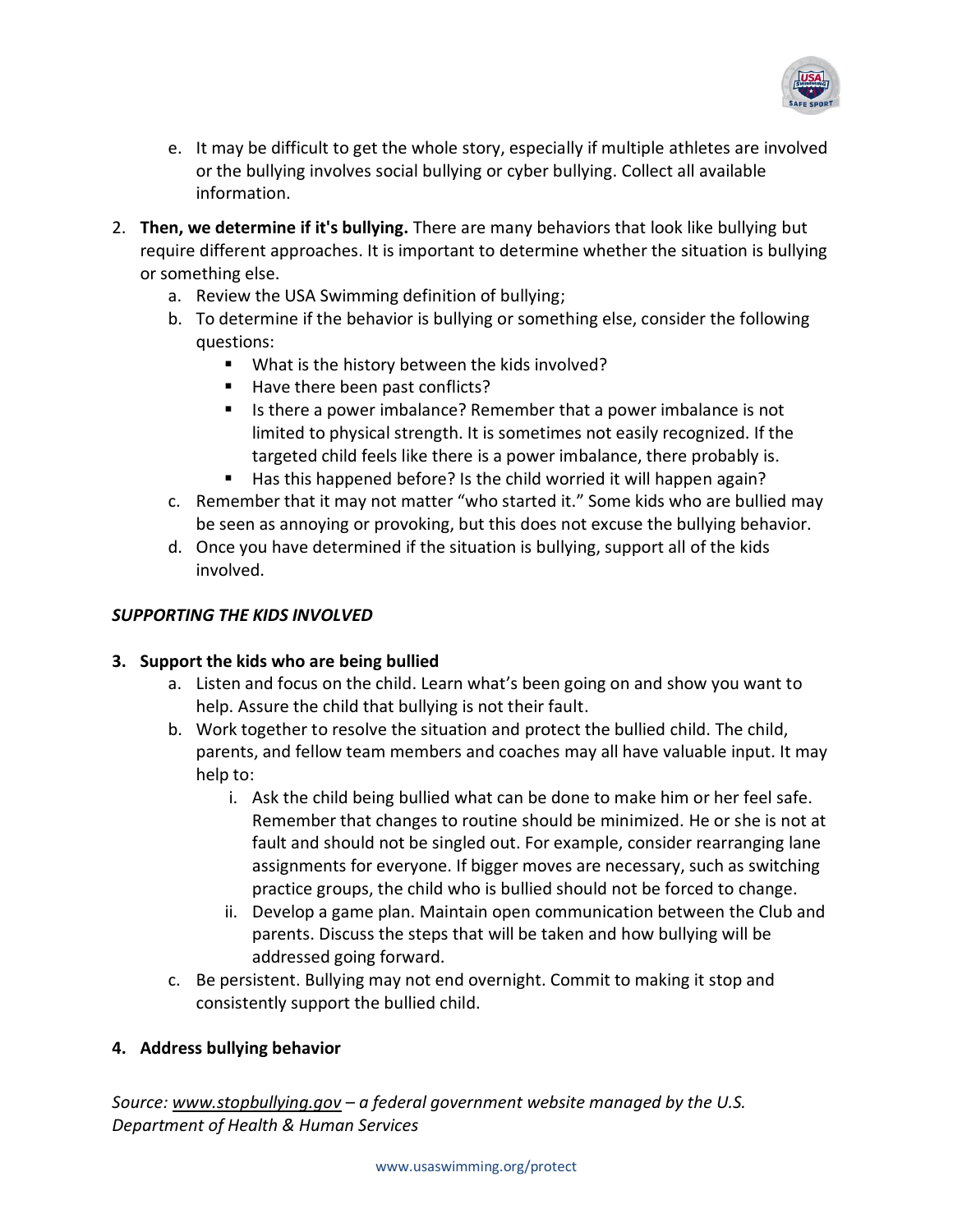

- a. Make sure the child knows what the problem behavior is. Young people who bully must learn their behavior is wrong and harms others.
- b. Show kids that bullying is taken seriously. Calmly tell the child that bullying will not be tolerated. Model respectful behavior when addressing the problem.
- c. Work with the child to understand some of the reasons he or she bullied. For example:
	- i. Sometimes children bully to fit in or just to make fun of someone is a little different from them. In other words, there may be some insecurity involved.
	- ii. Other times kids act out because something else—issues at home, abuse, stress—is going on in their lives. They also may have been bullied. These kids may be in need of additional support.
- d. Involve the kid who bullied in making amends or repairing the situation. The goal is to help them see how their actions affect others. For example, the child can:
	- i. Write a letter apologizing to the athlete who was bullied.
	- ii. Do a good deed for the person who was bullied, for the Club, or for others in your community.
	- iii. Clean up, repair, or pay for any property they damaged.
- e. Avoid strategies that don't work or have negative consequences:
	- i. Zero tolerance or "three strikes, you're out" strategies don't work. Suspending or removing from the team swimmers who bully does not reduce bullying behavior. Swimmers may be less likely to report and address bullying if suspension or getting kicked off the team is the consequence.
	- ii. Conflict resolution and peer mediation don't work for bullying. Bullying is not a conflict between people of equal power who share equal blame. Facing those who have bullied may further upset kids who have been bullied.
- f. Follow-up. After the bullying issue is resolved, continue finding ways to help the child who bullied to understand how what they do affects other people. For example, praise acts of kindness or talk about what it means to be a good teammate.
- 5. **Support bystanders who witness bullying**. Every day, kids witness bullying. They want to help, but don't know how. Fortunately, there are a few simple, safe ways that athletes can help stop bullying when they see it happening.
	- a. Be a friend to the person being bullied;
	- b. Tell a trusted adult your parent, coach, or club board member;